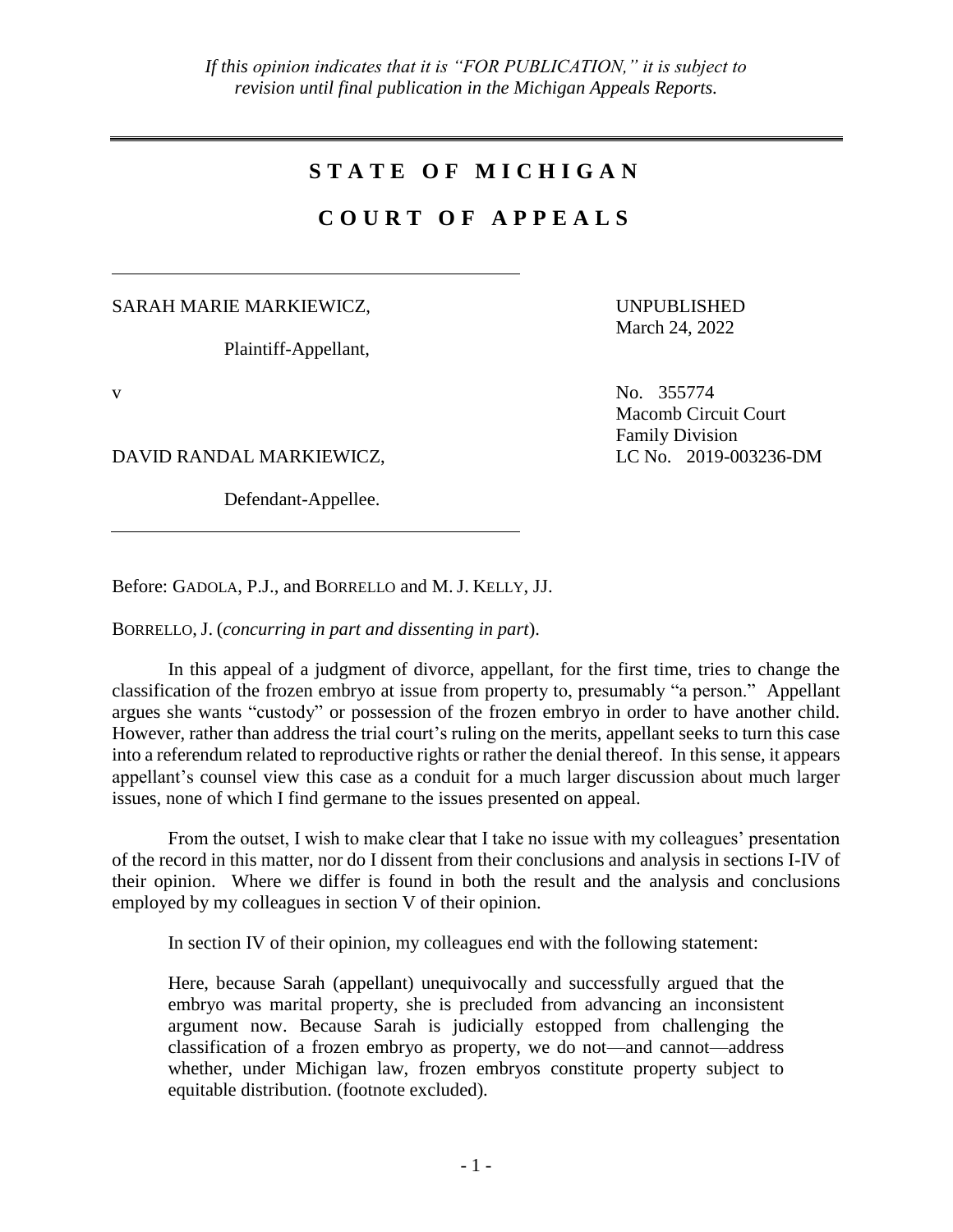I concur with this statement based on this Court's holding in *Wells Fargo Bank, NA v Null*, 304 Mich App 508, 537; 847 NW2d 657 (2014). Unfortunately, the majority goes on to, in my opinion, contradict this holding, by concluding:

In light of our decision to adopt a blend between the contractual approach and the balancing approach, it is necessary to reverse and remand for further proceedings because the trial court did not have the benefit of this legal framework when it initially made its decision to award the embryo to David. On remand, the trial court shall consider the applicable *Sparks* factors. With regard to the additional relevant factor identified in this opinion, i.e., the special nature of the embryo, the trial court should first consider whether the disposition of the embryo is governed by a valid contract between the parties. If such a contract exists, the matter should be concluded in accord with the contractual terms that the parties agreed upon in that contract. If there is no contract, then the court must balance the interests of the parties using the framework stated in this opinion. With regard to the remaining *Sparks* factors, additional factors, such as the ages and health of the parties, may also be relevant and should be addressed. Financial considerations may also be considered. The cost of the IVF process is ascertainable. Therefore, it would be appropriate to consider the costs Sarah would incur were she to obtain another embryo using IVF techniques should the court again decide that it is equitable to award the existing embryo to David. Resolution on remand will require the trial court to reopen the proofs to allow presentation of evidence related to the potential existence of a contract between the parties, and legal argument related to whether such a contract is valid. The court should also, if necessary, take testimony relevant to the balancing factors stated in this opinion.

It was incumbent on appellant to demonstrate to this Court that the trial court abused its discretion it its findings of fact. As previously stated by this Court, an abuse of discretion occurs when the trial court's decision falls outside the range of reasonable and principled outcomes." *Loutts v Loutts*, 298 Mich App 21, 25-26; 826 NW2d 152 (2012). Because the majority was initially correct in their holding that appellant was judicially estopped from "challenging the classification of a frozen embryo as property, we do not—and cannot—address whether, under Michigan law, frozen embryos constitute property subject to equitable distribution," and because the appellant points to no factual or legal errors justifying reversal in the trial court's findings on this issue, instead of granting appellant the relief she seeks, I would affirm the trial court.

I understand the majority's point that providing a road map for similar cases is necessary, if not essential to the proper advance of this area of jurisprudence. However, here, as the majority correctly acknowledges, appellant is estopped from making any of the arguments necessary for a proper resolution of the issue. As a consequence, following the majority's conclusion that appellant is estopped from arguing anything other than the embryo is property, the remainder of the opinion becomes dictum. "[O]biter dictum" is "[a] judicial comment made during the course of delivering a judicial opinion, but one that is unnecessary to the decision in the case and therefore not precedential (though it may be considered persuasive)." *People v [Higuera](https://advance.lexis.com/document/?pdmfid=1000516&crid=a7c1e350-6d6b-4729-9e2e-c66480e1243b&pddocfullpath=%2Fshared%2Fdocument%2Fcases%2Furn%3AcontentItem%3A63TP-D061-F2TK-22N7-00000-00&pdcontentcomponentid=7783&pdshepid=urn%3AcontentItem%3A63TH-SVS3-GXF6-D07R-00000-00&pdteaserkey=sr1&pditab=allpods&ecomp=wzgpk&earg=sr1&prid=a833de88-e786-4dc4-be68-f3ab545d802a)*, 244 Mich App 429, 437; 625 [NW2d](https://advance.lexis.com/document/?pdmfid=1000516&crid=a7c1e350-6d6b-4729-9e2e-c66480e1243b&pddocfullpath=%2Fshared%2Fdocument%2Fcases%2Furn%3AcontentItem%3A63TP-D061-F2TK-22N7-00000-00&pdcontentcomponentid=7783&pdshepid=urn%3AcontentItem%3A63TH-SVS3-GXF6-D07R-00000-00&pdteaserkey=sr1&pditab=allpods&ecomp=wzgpk&earg=sr1&prid=a833de88-e786-4dc4-be68-f3ab545d802a) 444 (2001) (second alteration in original; quotation marks and citation omitted).